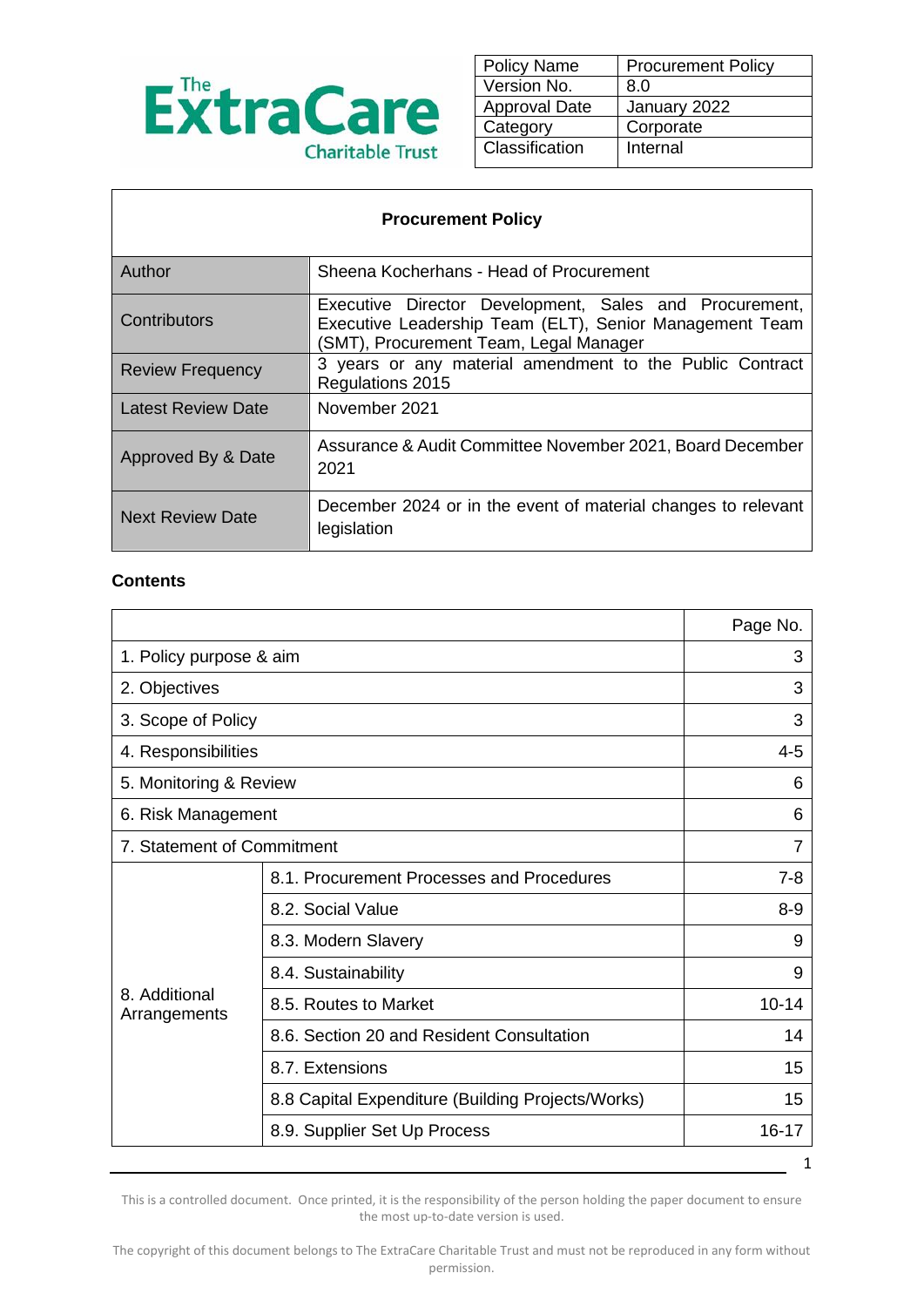

| <b>Policy Name</b>   | <b>Procurement Policy</b> |
|----------------------|---------------------------|
| Version No.          | 8.0                       |
| <b>Approval Date</b> | January 2022              |
| Category             | Corporate                 |
| Classification       | Internal                  |

| 9. Other Relevant ExtraCare Policies & Documents   |  |
|----------------------------------------------------|--|
| 10. Relevant Legislative & Regulatory Requirements |  |

#### **Version Control**

| Version       | Date             | <b>Description</b>                                                                | <b>Updated By</b>      | Approved<br>By                  |
|---------------|------------------|-----------------------------------------------------------------------------------|------------------------|---------------------------------|
|               | October 2018     | Comments on draft from ELT<br>included                                            | Head of<br>Procurement | <b>ELT</b>                      |
| 5.0           |                  | Comments from Interim Head<br>of Finance included                                 | Head of<br>Procurement | Executive<br>Lead               |
| November 2018 |                  | <b>Comments from Executive</b><br>Director of Development,<br>Sales & Procurement | Head of<br>Procurement | Executive<br>Lead               |
| 6.0           | <b>July 2020</b> | Comments on draft from ELT<br>included                                            | Head of<br>Procurement | <b>ELT</b>                      |
| 7.0           | October 2020     | Comments of draft from SMT<br>included                                            | Head of<br>Procurement |                                 |
|               |                  | <b>Comprehensive Policy</b>                                                       | Head of                | Executive<br>Leadership<br>Team |
| 8.0           | September 2021   | overhaul                                                                          | Procurement            | <b>Board</b><br>January<br>2022 |

This is a controlled document. Once printed, it is the responsibility of the person holding the paper document to ensure the most up-to-date version is used.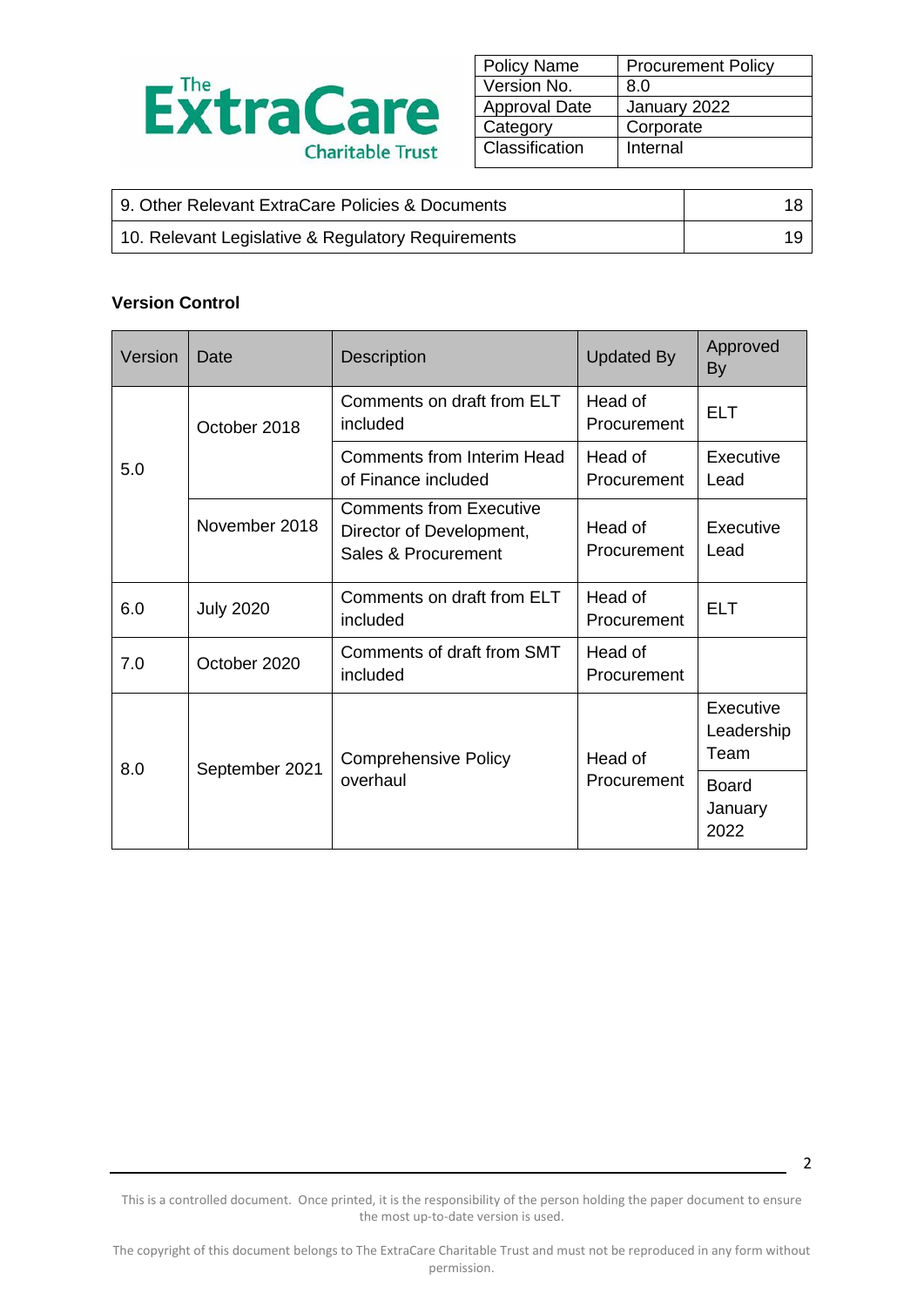

| <b>Policy Name</b>   | <b>Procurement Policy</b> |
|----------------------|---------------------------|
| Version No.          | 8.0                       |
| <b>Approval Date</b> | January 2022              |
| Category             | Corporate                 |
| Classification       | Internal                  |
|                      |                           |

# **1. Policy Purpose & Aim**

The ExtraCare Charitable Trust (hereafter referred to as ExtraCare) is committed to achieving efficiency, economy and effectiveness through fair and transparent procurement. The Charity seeks to ensure compliance and Value for Money (VfM) whilst demonstrating a clear and wellstructured approach to its procurement activities in order to contribute to delivering better lives for our residents.

The aim of this policy is to provide clear guidance on how ExtraCare and the ExtraCare Retail subsidiary will procure Works, Goods and Services in accordance with the Regulations ("PCR"), continuing to ensure legislative obligations are followed and continually enhancing the economic, social, technological, sustainable and environmental prospects of ExtraCare's residents, staff and extended communities.

All ExtraCare employees, volunteers and contractors must comply with ExtraCare's procurement procedures to ensure compliance with legislation and avoid any legal challenges or allegations of bribery, corruption and collusion, to achieve VfM and to provide the best possible service to ExtraCare's residents.

# **2. Objectives**

The objectives of this policy and subsequent work instructions are designed to ensure that ExtraCare and its Retail trading subsidiary:

- remain compliant with the PCR in order to minimise any legal risk or exposure;
- ensure the procuring of goods and services is managed in an equitable, sustainable, transparent, open, competitive, non-fraudulent and non-discriminatory manner;
- remain compliant with the Modern Slavery Act 2015, The Public Services (Social Value) Act 2012 the Regulator of Social Housing standards, UK Law and ExtraCare's Financial Regulations;
- where appropriate, ensure the procurement process considers and implements resident engagement (e.g. resident forum) and statutory consultation with residents/leaseholders (e.g. Section 20 Consultation);
- maximise VfM opportunities throughout the lifetime of a product or service;
- undertake procurement decisions in a fair, open and transparent way;
- ensures consideration of environmental impacts through procurement; and
- applies a level of administration and effort that is proportionate to the value of the procurement.

# **3. Scope of Policy**

This policy applies to every ExtraCare Trustee, employee, volunteer and contractor. It also applies to procurement activities undertaken within the ExtraCare Retail subsidiary.

This is a controlled document. Once printed, it is the responsibility of the person holding the paper document to ensure the most up-to-date version is used.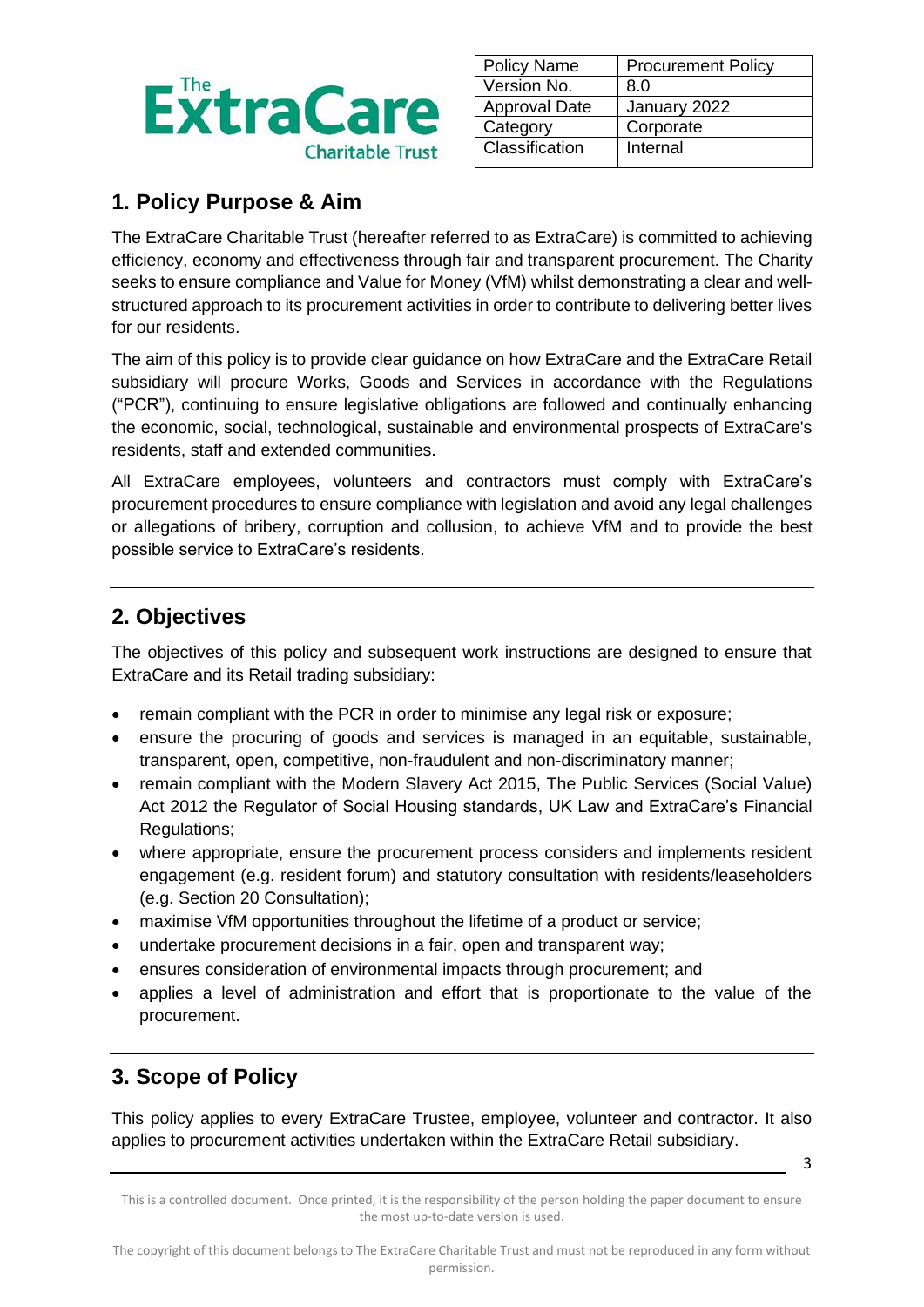

| <b>Policy Name</b>   | <b>Procurement Policy</b> |
|----------------------|---------------------------|
| Version No.          | 8.0                       |
| <b>Approval Date</b> | January 2022              |
| Category             | Corporate                 |
| Classification       | Internal                  |
|                      |                           |

# **4. Responsibilities**

ExtraCare employees are responsible for procuring goods and services in line with the PCR, irrespective of the source of funds, in order to obtain goods and services that demonstrate VfM, quality, health, safety and environmental requirements, delivery requirements, sustainability and social value. Any procurement activity is to be in accordance with this policy, the Financial Regulations, the Bribery Act 2010 and in accordance with sound business practice and commercial considerations. Failure to act in accordance with ExtraCare's procurement policy may lead to action being taken under ExtraCare's Disciplinary Policy.

Specific responsibilities are outlined below:

| <b>Board</b>                                                     | Approve the policy in accordance with Standing Orders.<br>$\bullet$                                                                                                                                                                                                                                                                                                                                                            |
|------------------------------------------------------------------|--------------------------------------------------------------------------------------------------------------------------------------------------------------------------------------------------------------------------------------------------------------------------------------------------------------------------------------------------------------------------------------------------------------------------------|
| <b>Audit &amp; Assurance</b><br>Committee                        | Review the policy and recommend to the Board for approval;<br>$\bullet$<br>and<br>Keep the policy under review and seek assurance where<br>$\bullet$<br>appropriate.                                                                                                                                                                                                                                                           |
| <b>Executive Leadership</b><br>Team (ELT)                        | Lead by example;<br>$\bullet$<br>Support the Head of Procurement in ensuring all staff act in<br>$\bullet$<br>accordance with this policy and relevant legislation;<br>Review compliance updates via a Procurement Dashboard;<br>$\bullet$<br>Ensure waivers proposed are compliant with this policy; and<br>$\bullet$<br>Undertake commercial decision making on high level<br>$\bullet$<br>procurement decisions.            |
| <b>Executive Director</b><br>Development, Sales &<br>Procurement | To review compliance updates derived from the Procurement<br>$\bullet$<br>Dashboard - this includes information on waivers, suppliers,<br>purchase orders, savings, contracts for renewal, tender plans<br>and risk register;<br>Escalation point for any query;<br>$\bullet$<br>Initial review of policy and work instruction updates; and<br>$\bullet$<br>Provide guidance on high level procurement decisions.<br>$\bullet$ |
| Senior Management<br>Team (SMT)                                  | Lead by example;<br>$\bullet$<br>Support the Head of Procurement in ensuring all staff act in<br>$\bullet$<br>accordance with this policy and relevant legislation; and<br>Ensure spend relating to waivers proposed by team members<br>$\bullet$<br>is approved in accordance with the financial limits detailed in<br>the Financial Regulations.                                                                             |
| <b>Head of Procurement</b>                                       | Regularly review and update the policy and work instructions;<br>٠<br>Monitor compliance and report any exceptions;<br>$\bullet$<br>Produce/update a Procurement Strategy for continuous,<br>$\bullet$<br>sustainable improvement;<br>Ensure adequate and appropriate training is available for<br>$\bullet$<br>ExtraCare employees in relation to the Procurement Policy;                                                     |

This is a controlled document. Once printed, it is the responsibility of the person holding the paper document to ensure the most up-to-date version is used.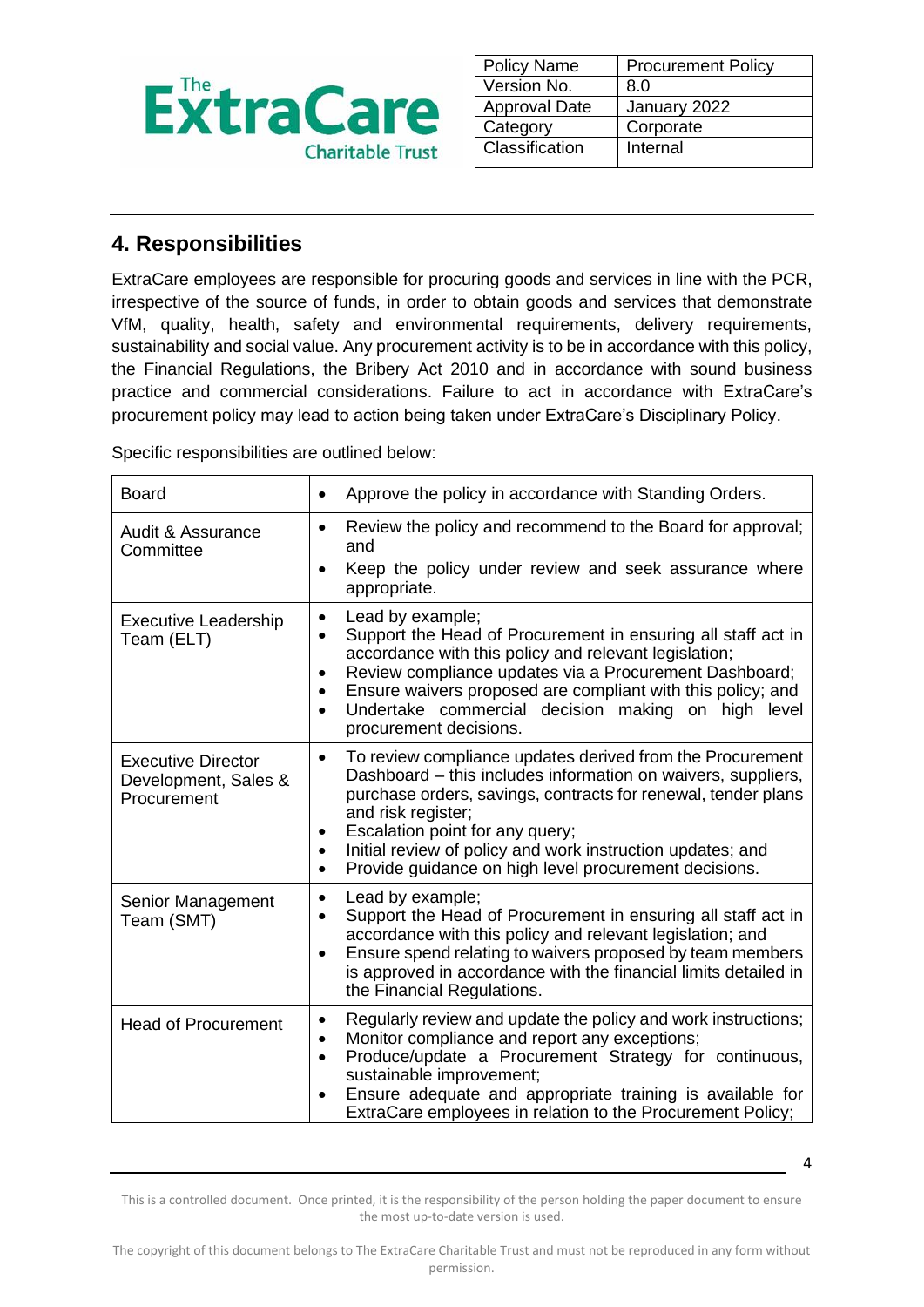

| <b>Policy Name</b>   | <b>Procurement Policy</b> |
|----------------------|---------------------------|
| Version No.          | 8.0                       |
| <b>Approval Date</b> | January 2022              |
| Category             | Corporate                 |
| Classification       | Internal                  |
|                      |                           |

|                                                  | Produce the Procurement Dashboard to report compliance<br>$\bullet$<br>and savings;<br>Produce tender plans and pipelines for key procurement<br>٠<br>projects based on contract value and risk;<br>Capture VfM, cashable and efficiency and value savings; and<br>Record departmental procurement risks on the risk register<br>and escalate as necessary to the Corporate Risk Register<br>(Board Assurance Framework).                                                                                                                                                                                                                                                                                                                                                                                                                                                                                                                                                                                                                                         |
|--------------------------------------------------|-------------------------------------------------------------------------------------------------------------------------------------------------------------------------------------------------------------------------------------------------------------------------------------------------------------------------------------------------------------------------------------------------------------------------------------------------------------------------------------------------------------------------------------------------------------------------------------------------------------------------------------------------------------------------------------------------------------------------------------------------------------------------------------------------------------------------------------------------------------------------------------------------------------------------------------------------------------------------------------------------------------------------------------------------------------------|
| <b>Category Managers</b><br>and Procurement Team | Provide procurement support to ExtraCare employees where<br>$\bullet$<br>required.<br>Monitor procurement compliance via:<br>Analysing, on a regular basis, all spend to identify "rogue<br>spend" and anomalies. Findings will be reported back to ELT<br>via the Head of Procurement;<br>Communicating policies, forms to be used and supplier lists<br>$\bullet$<br>on a regular basis;<br>Update waiver register;<br>$\bullet$<br>Support all staff in terms of advice and guidance, holding<br>$\bullet$<br>workshops if necessary;<br>Categorisation of goods and services, including:<br>$\bullet$<br>Analysing supplier spend and categorise goods and<br>$\circ$<br>services into groups in order to understand and<br>rationalise the suppliers list;<br>Work with the relevant stakeholders in order to classify<br>$\circ$<br>the categories; and<br>Create a Procurement Plan for each category spend in<br>$\circ$<br>order to reduce non-compliant contracts and minimise<br>risk.<br>Assist in the production of tender plans and pipelines.<br>٠ |
| All managers                                     | Comply with this policy;<br>٠<br>Ensure that approval of expenditure from budgets is on the<br>٠<br>basis that quotes/tenders have been sought (as/where<br>necessary);<br>Obtain financial approval in accordance with the financial<br>$\bullet$<br>limits in the Financial Regulations;<br>Ensure that existing suppliers are used when there is already<br>a contract in place for the required provision;<br>Allow staff to undertake tenders and provide capacity to do<br>$\bullet$<br>so; and<br>Ensure that waivers are completed in accordance with the<br>Waiver Work Instruction and that the waiver process is only<br>utilised in exceptional circumstances.                                                                                                                                                                                                                                                                                                                                                                                        |
| All staff                                        | Understand, agree and comply with the Procurement Policy<br>٠<br>and its supported work instructions requirements and the<br>associated Financial Regulation thresholds; and<br>Update the Contracts Register in accordance with the<br>٠<br>Contracts Management Policy.                                                                                                                                                                                                                                                                                                                                                                                                                                                                                                                                                                                                                                                                                                                                                                                         |

This is a controlled document. Once printed, it is the responsibility of the person holding the paper document to ensure the most up-to-date version is used.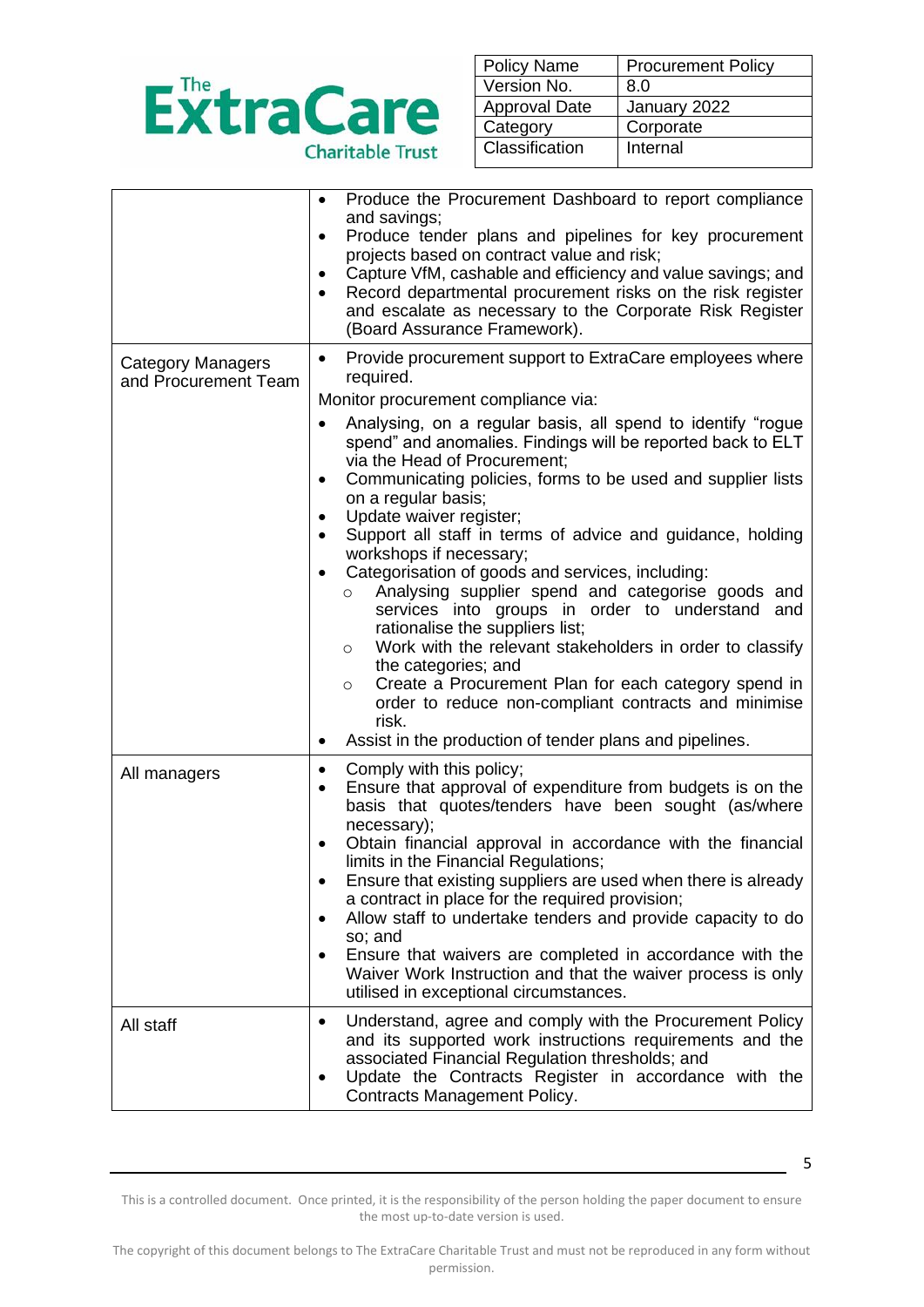

| <b>Policy Name</b>   | <b>Procurement Policy</b> |
|----------------------|---------------------------|
| Version No.          | 8.0                       |
| <b>Approval Date</b> | January 2022              |
| Category             | Corporate                 |
| Classification       | Internal                  |
|                      |                           |

# **5. Monitoring & Review**

ExtraCare, is a Contracting Authority due to its status as a Registered Provider of housing and is therefore deemed to be a "body governed by public law". ExtraCare has a legal obligation to comply with the PCR (where they apply to ExtraCare's procurements).

The success of this policy in delivering its aims, alongside ensuring compliance with this policy will be monitored by ExtraCare, with oversight provided by the Procurement Team.

Success will be measured on the reduction of risk associated with contracts, alongside noncompliant contracts. All staff must engage with the Procurement Team to ensure that where there are contracts in place for a particular requirement, they are utilising contracts already in place for a particular requirement before they attempt to engage a new supplier.

It should be noted that a Green Paper entitled "Transforming Procurement" was published by the Cabinet Office in December 2020 and was followed by a wide-ranging consultation process which closed in March 2021, with the UK Government's response to this consultation due for publication imminently and a proposed timescale of 2023 has been set for the introduction of new legislation. Due to the significant changes to procurement legislation expected as a result of this consultation, it is likely that this policy will be updated once any new legislation is in force.

### **6. Risk Management**

In June 2021, the Board of Trustees reviewed their risk appetite in June 2021, with this confirmed in September 2021. The Board's risk appetite for Compliance has a tolerance of Averse to Minimalist. The Procurement team will therefore prioritise projects based on the level of risk.

If found non-compliant with legislation, ExtraCare could face penalties such as suspension of a specific contract award procedure, payment of damages and cuts in/the suspension of grants and/ or regulatory intervention. This is a financial and reputational risk for the Trust.

Compliance with this policy and related work instructions and documents reduces the potential risk and also ensures that the Trust meets its legislative and regulatory obligations.

There is also responsibility upon ExtraCare, as a charity and registered provider, to ensure that Value for Money (VfM) is secured from use of our funds – adhering to this Procurement Policy and, specifically, seeking best value through competitive quotation/tender processes supports our achievement of VfM.

This is a controlled document. Once printed, it is the responsibility of the person holding the paper document to ensure the most up-to-date version is used.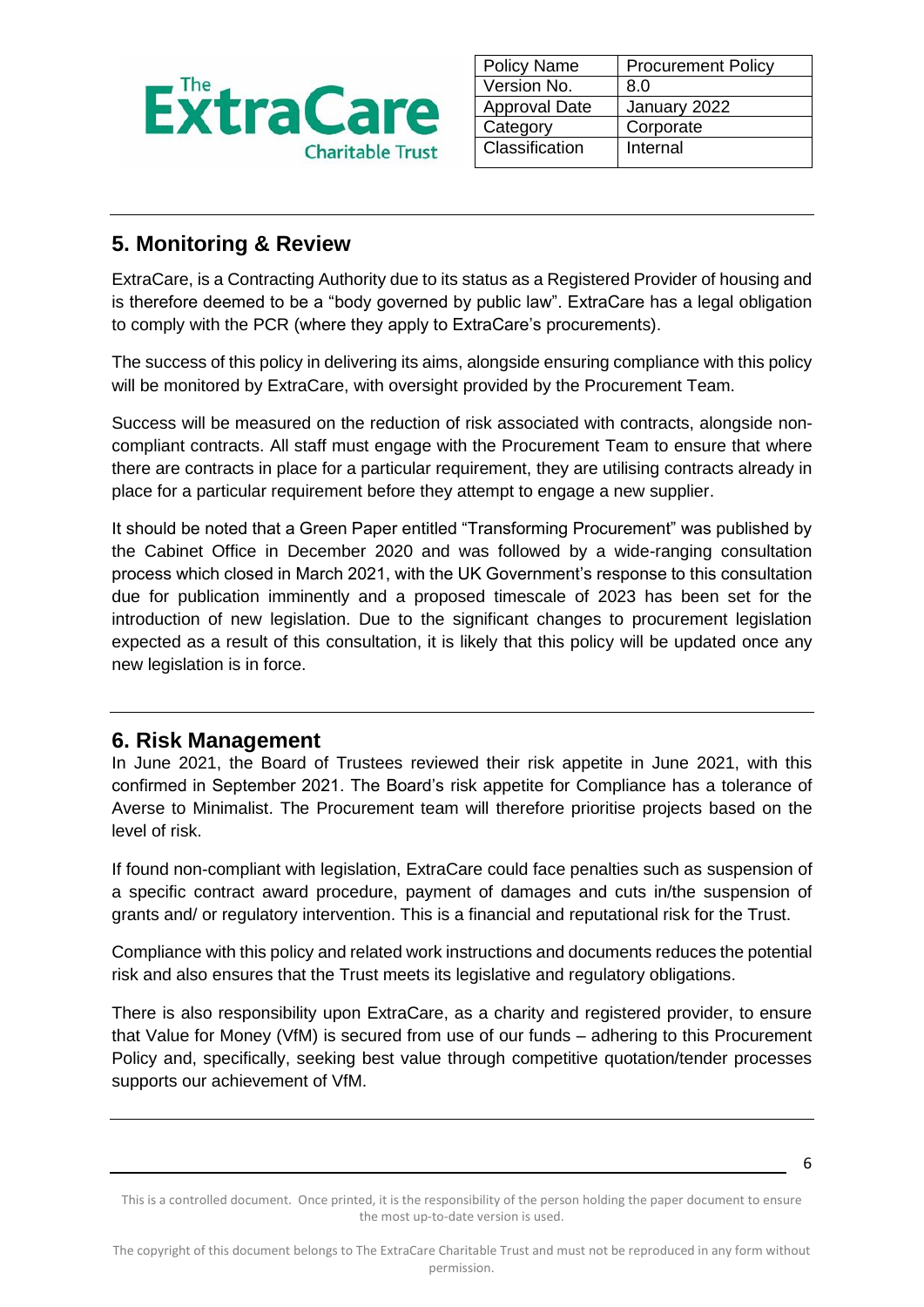

| <b>Policy Name</b>   | <b>Procurement Policy</b> |
|----------------------|---------------------------|
| Version No.          | 8.0                       |
| <b>Approval Date</b> | January 2022              |
| Category             | Corporate                 |
| Classification       | Internal                  |
|                      |                           |

### **7. Statement of Commitment**

ExtraCare will ensure, so far as is reasonably practicable, that the risk associated with Procurement will be managed in compliance with the PCR and any other relevant legislation that may impact upon it.

ExtraCare will take a consistent and holistic approach to Procurement through each stage of village development from planning, construction, commissioning and operations as well as for any requirements for goods and services in accordance with the thresholds detailed in the Work Instructions attached to this policy.

### **8. Additional Arrangements**

### **8.1 Procurement Processes and Procedures**



To determine the procurement process for a particular requirement, the total contract value must first be determined. This is based on the total value of the contract over its duration including all extensions (for example, if a contract is over 2 years at £40,000 per annum with the option to extend for a further year, the total contract value would be £120,000) in accordance with the table below:

This is a controlled document. Once printed, it is the responsibility of the person holding the paper document to ensure the most up-to-date version is used.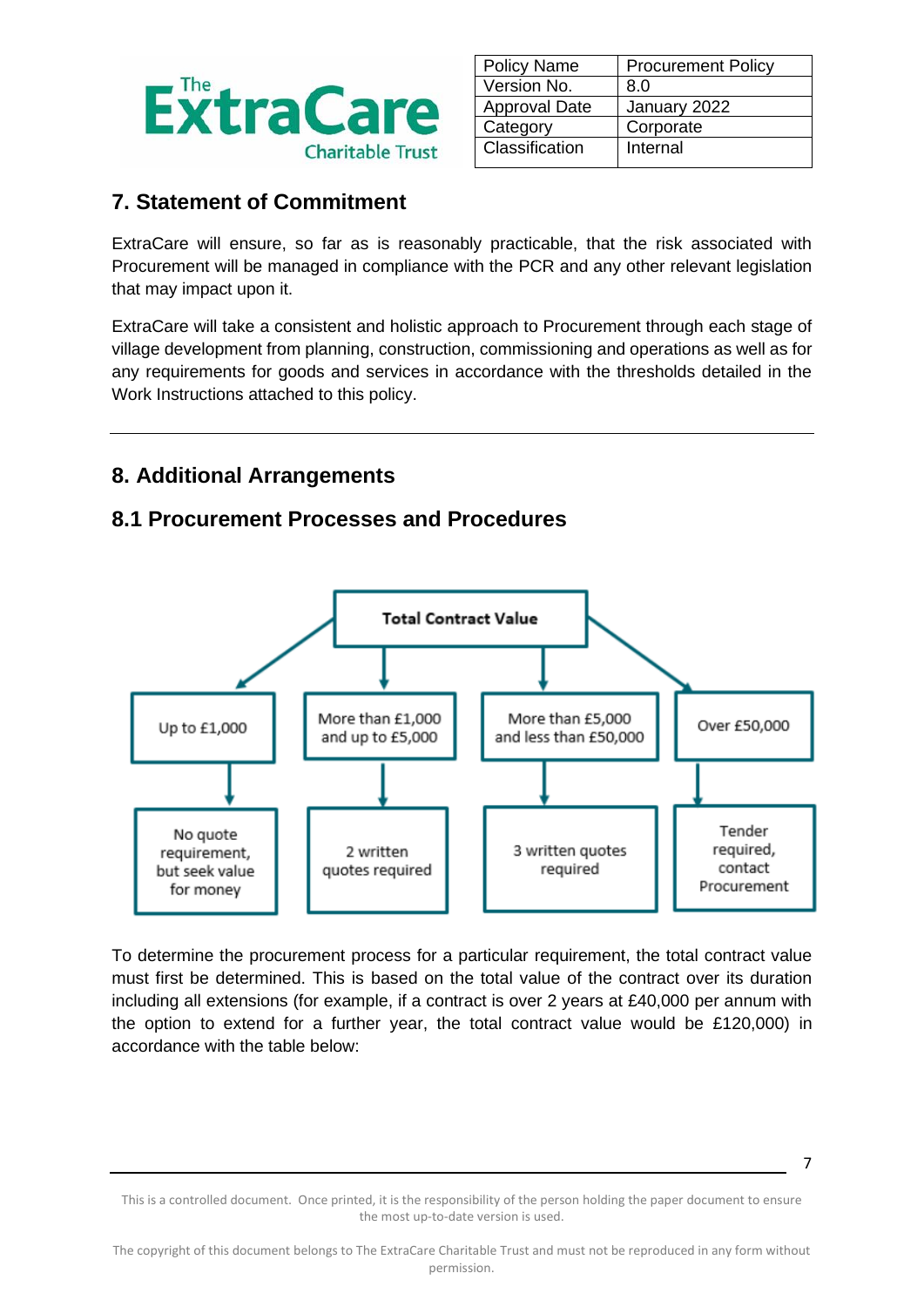

| <b>Policy Name</b>   | <b>Procurement Policy</b> |
|----------------------|---------------------------|
| Version No.          | 8.0                       |
| <b>Approval Date</b> | January 2022              |
| Category             | Corporate                 |
| Classification       | Internal                  |
|                      |                           |

| <b>Total Contract Value</b><br>(excluding VAT) | <b>Procurement Method</b>                                                                                                                                                                                                                                                                                                                                                                                                                                                                                           |
|------------------------------------------------|---------------------------------------------------------------------------------------------------------------------------------------------------------------------------------------------------------------------------------------------------------------------------------------------------------------------------------------------------------------------------------------------------------------------------------------------------------------------------------------------------------------------|
| Up to £1,000                                   | No formal quoting exercise required, but value for money<br>should be considered.                                                                                                                                                                                                                                                                                                                                                                                                                                   |
| More than £1,000 and<br>up to £5,000           | At least 2 written quotes must be obtained; and<br>All details of pricing and award justification should be retained<br>for audit purposes.                                                                                                                                                                                                                                                                                                                                                                         |
| More than £5,000 and<br>less than £50,000      | At least 3 written quotes must be obtained; and<br>All details of pricing and award justification should be retained<br>for audit purposes.                                                                                                                                                                                                                                                                                                                                                                         |
| Over £50,000                                   | Procurement process to be completed (and route to market to<br>be determined) in conjunction with the Procurement Team.<br>Procurement processes will be prioritised based<br>on a<br>combination of value and risk; and<br>Please note that there is a slight difference in the procurement<br>administration process depending on whether the total contract<br>value is above or below the current public procurement<br>threshold. The Procurement Team will be able to provide further<br>information on this. |

### **8.2 Social Value**

Social value can have a positive and lasting impact on individuals, communities and the environment. ExtraCare are required to "have regard to" the national priority outcomes in their procurement, alongside any additional local priorities in their procurement activities where it is "relevant to the subject matter of the contract and it is proportionate to do so".

The national priority outcomes presented under the heading of "Social Value" are:

- creating new businesses, new jobs and new skills;
- tackling climate change and reducing waste; and
- improving supplier diversity, innovation and resilience.

The Public Services (Social Value) Act 2012 (the "Act") requires public authorities to consider wider social, economic and environmental benefits in their procurements and to have regard to whether the services they are going to buy, or the way they are going to buy them, could secure these benefits for their area or stakeholders In line with the PPN and the Act, ExtraCare therefore aims to ensure that our contracts and supply chain to deliver social value to our locations and the wider communities within which we operate.

This is a controlled document. Once printed, it is the responsibility of the person holding the paper document to ensure the most up-to-date version is used.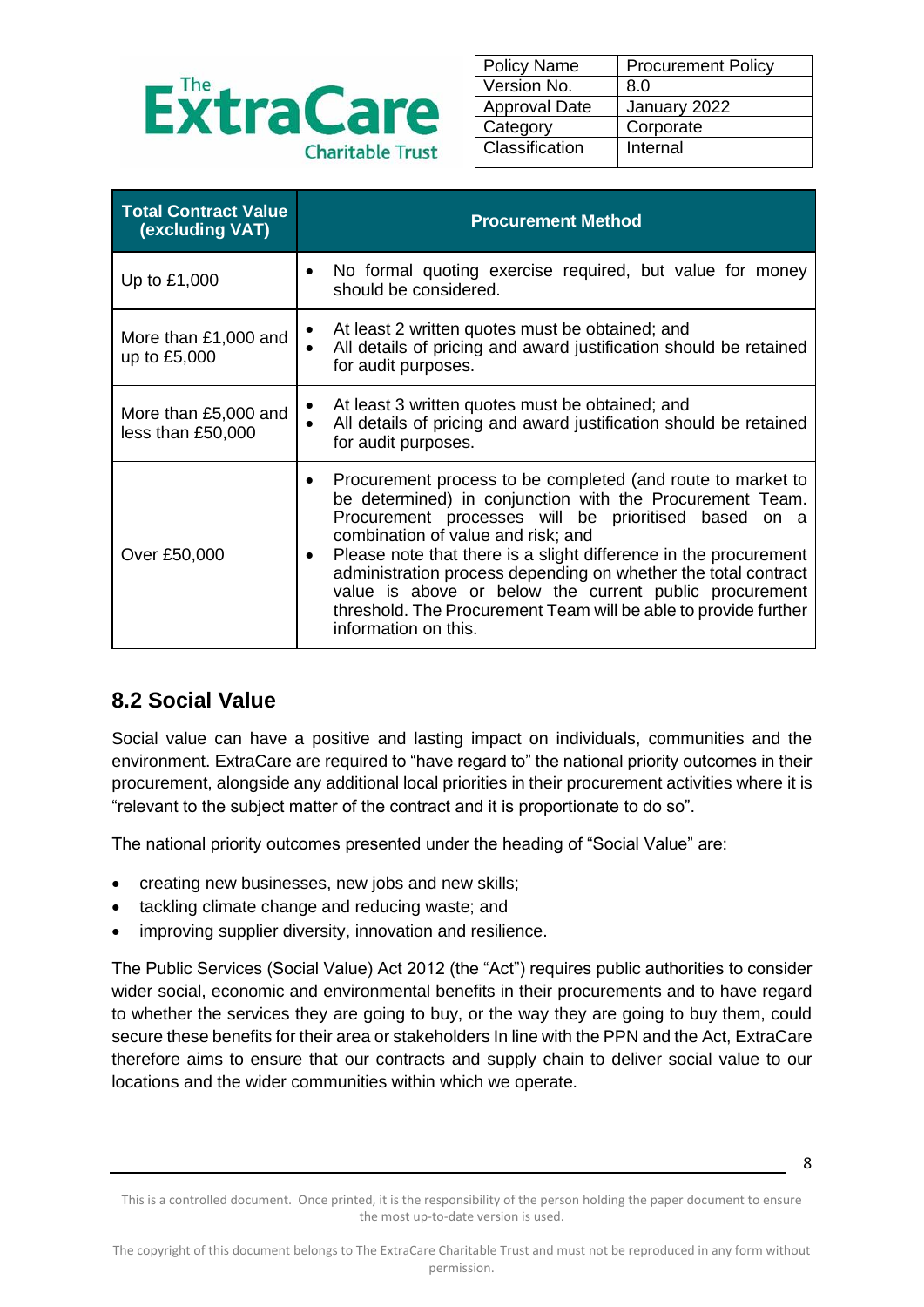

| <b>Policy Name</b>   | <b>Procurement Policy</b> |
|----------------------|---------------------------|
| Version No.          | 8.0                       |
| <b>Approval Date</b> | January 2022              |
| Category             | Corporate                 |
| Classification       | Internal                  |
|                      |                           |

Our appointed suppliers will therefore be required to actively and consistently participate in the economic, social and environmental wellbeing of the communities and areas surrounding the location of contract delivery.

Accordingly, it is important that our procurement and sourcing activity includes social value elements for suppliers to be assessed against. Whilst tender activity will seek to assess social value at a greater depth, all sourcing activity within ExtraCare (irrespective of contract value) will need to have elements of social value considered and captured where possible.

# **8.3 Modern Slavery**

In accordance with The Modern Slavery Act 2015 and our values, ExtraCare is committed to acting ethically and with integrity in all our business relationships and to implementing and enforcing effective systems and controls to ensure modern slavery and human trafficking are not taking place anywhere in our charity or our supply chains. ExtraCare has a policy of zerotolerance towards acts of modern slavery which are unlawful and are a violation of fundamental human rights. ExtraCare has a specific policy statement which sets out our commitment and the responsibilities of management and staff. ExtraCare requires its suppliers and contractors to comply with all applicable legislation as well as adhering to ExtraCare's behaviours and values and supporting ExtraCare in the delivery of our commitment. ExtraCare will uphold Article 8 of the Human Rights Act 1998, respecting a tenant's right to private life, family life, and the home and will not tolerate any forms of human trafficking or forced labour within our properties.

All staff involved in procurement activity are expected to be familiar with ExtraCare's Modern Slavery Statement and Modern Slavery Policy and this aspect is to be continually monitored and considered when procuring goods and services.

# **8.4 Sustainability**

It is vital that ExtraCare procure goods and services in a way that secures value for money on a whole life basis and which generates benefits for our residents, our charity, society, the economy and reduces the environmental impacts of our supply chains. As an example, a product may be cheaper overseas but behind obtaining this product there may be other environmental factors such as emissions from shipping and transport that should be considered in the evaluation process. When procuring goods or services it is therefore key that this is conducted in the most sustainable way, considering the total contract life cycle.

Prior to embarking on any procurement process, the Contract Owner must consider the social, economic and environmental factors associated with the required goods or services and ensure that it aligns with the relevant ExtraCare policies (such as the Environmental Policy or the Modern Slavery Policy). If you require further advice and guidance on how to ensure sustainability is incorporated into your procurement project, please speak to the Procurement Team.

<sup>9</sup>

This is a controlled document. Once printed, it is the responsibility of the person holding the paper document to ensure the most up-to-date version is used.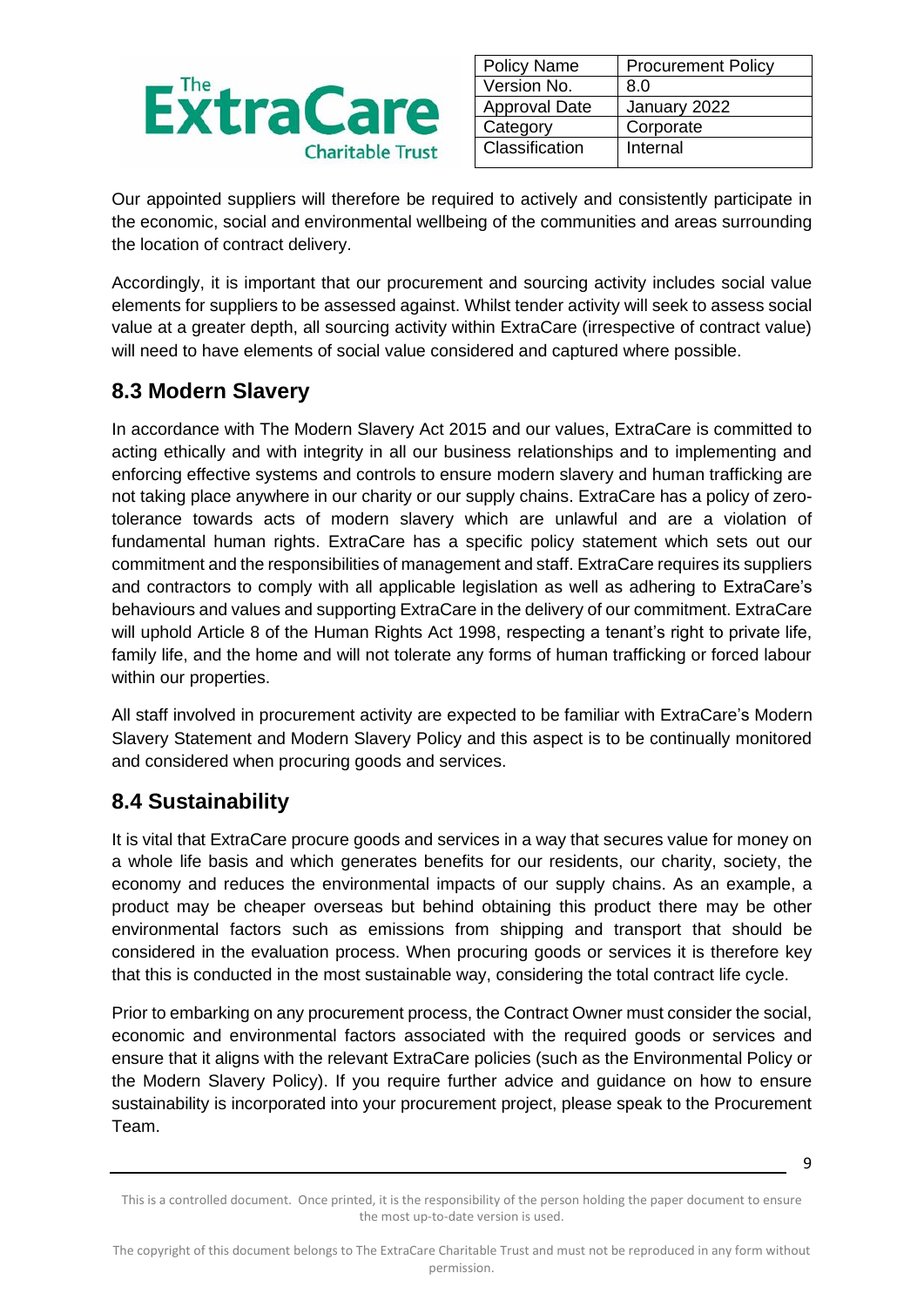

| <b>Policy Name</b>   | <b>Procurement Policy</b> |
|----------------------|---------------------------|
| Version No.          | 8.0                       |
| <b>Approval Date</b> | January 2022              |
| Category             | Corporate                 |
| Classification       | Internal                  |
|                      |                           |

### **8.5 Routes to market**

For contract opportunities over the relevant threshold triggering the requirement to procure in accordance with the PCR there are several routes to market for that can be used for your requirement. These include:

#### **Open Procedure**

An open procedure involves advertising the requirement in Find a Tender and Contracts Finder to all suppliers within the supply market. It is a one stage process in that suppliers submit both their selection stage information (backwards facing information on the supplier as an organisation) and their tender in one go. An Invitation to Tender (ITT) is constructed detailing as a minimum:

- selection criteria including the mandatory and discretionary grounds for exclusion under the PCR;
- the specification;
- price/quality weighting;
- evaluation methodology;
- method statement questions; and
- a pricing schedule.

This is then advertised to suppliers who must be provided with a minimum of 30 days to respond and all interested suppliers are required to submit a tender by the tender submission deadline.

A one stage process is used and entails assessment of the selection criteria based on a pass/fail basis by the Procurement Team. All suppliers who pass the selection criteria will then be assessed on their method statement questions and pricing information in line with the evaluation methodology stipulated within the ITT documents by the evaluation panel. Once the evaluation has been conducted and scored with a full audit trail and justification; the supplier to be awarded the contract will be determined by the overall highest score obtained.

Award letters are drafted and issued to all suppliers who submitted a tender by the Procurement Team which details the awarded suppliers score, the scores of the supplier receiving the letter, the reasons for the decision, the characteristics and relative advantages of the successful tender and the date when the standstill period will end/ExtraCare intends to enter into the contract. A minimum of a 10-calendar day standstill period is then observed and subject to no successful challenges during this period, the contract can be formally awarded, and contractual documentation finalised and signed.

<sup>10</sup>

This is a controlled document. Once printed, it is the responsibility of the person holding the paper document to ensure the most up-to-date version is used.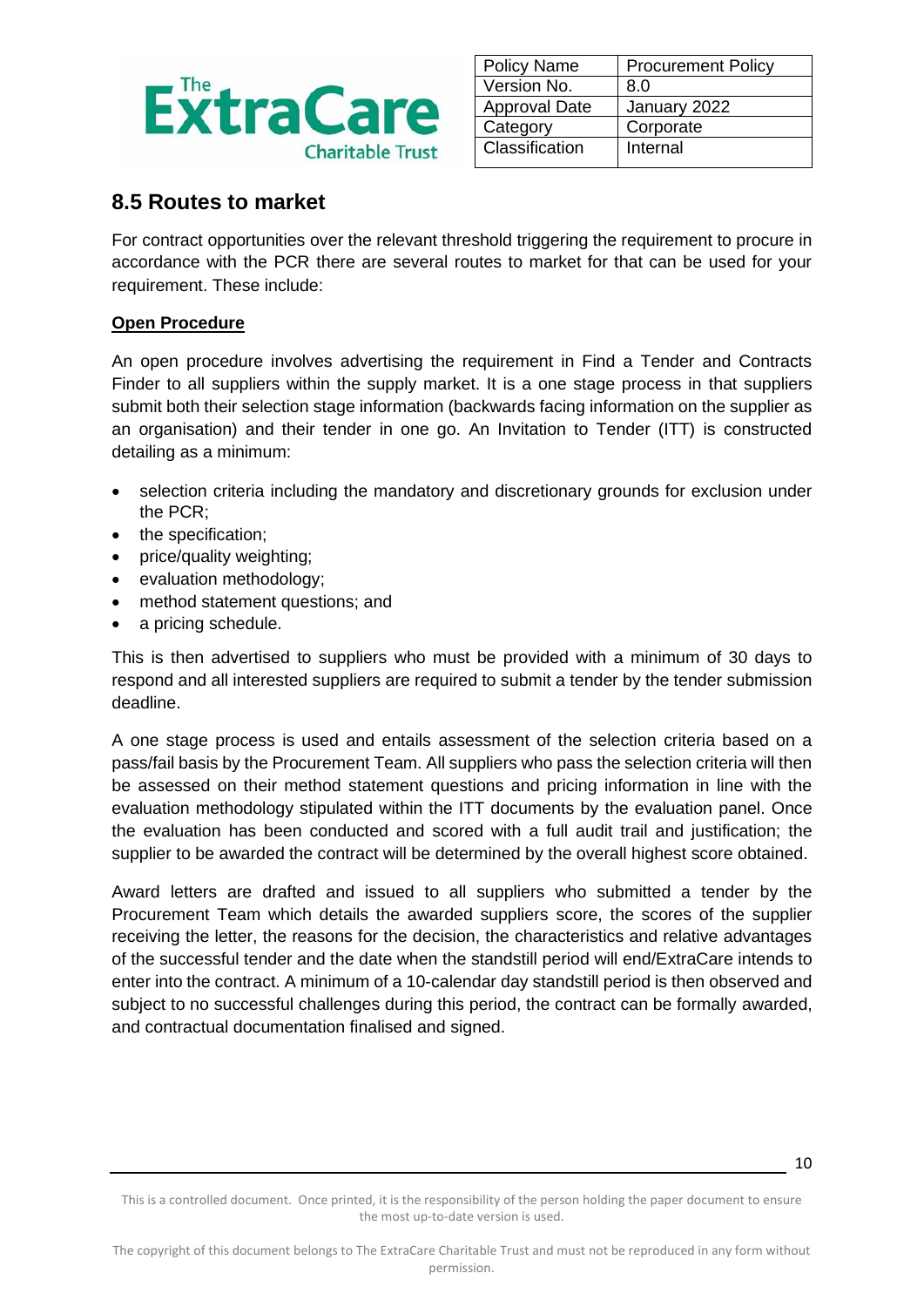

| <b>Policy Name</b>   | <b>Procurement Policy</b> |
|----------------------|---------------------------|
| Version No.          | 8.0                       |
| <b>Approval Date</b> | January 2022              |
| Category             | Corporate                 |
| Classification       | Internal                  |
|                      |                           |

#### **Restricted Procedure**

A restricted procedure involves advertising the requirement to all suppliers in Find a Tender and Contracts Finder, this is done using a two-stage process. The first stage entails establishing and assessing the minimum requirements/ selection criteria based on a pass/fail basis the requirements will be set out in a Selection Questionnaire which will be based on the Cabinet Office template selection questionnaire. The requirement must be advertised to all suppliers on our e-tendering portal, Find a Tender and Contracts Finder and all suppliers must be provided with a minimum of 30 days to respond to the Selection Questionnaire. For any suppliers who fail to meet the selection criteria, a notification letter must be issued detailing why and where they failed to meet the minimum requirements.

All suppliers who pass the selection criteria will then be invited to stage two, the ITT. An ITT is constructed detailing as a minimum:

- the specification;
- price/quality weighting;
- evaluation methodology;
- method statement questions; and a
- pricing schedule.

Suppliers must be provided with a minimum of 30 days to respond and are required to submit a tender by the tender submission deadline. The evaluation panel will assess their method statement questions and pricing information in line with the evaluation methodology. Once the evaluation has been conducted and scored with a full audit trail and justification; the most economically advantageous supplier is determined by the overall highest scoring supplier and will be awarded the contract.

Award letters are then issued to all suppliers who submitted a tender which details the awarded supplier's score, the scores of the supplier receiving the letter, the reasons for the decision, the characteristics and relative advantages of the successful tender and the date when the standstill period will end/ExtraCare intends to enter into the contract. A minimum of a 10-calendar day standstill period is observed, subject to no successful challenges once this period is over the contract can be formally awarded and contracts can be finalised and signed.

#### **Framework Agreement**

A framework agreement is an agreement with one or more suppliers for a pre-agreed scope of goods or services, established by another Contracting Authority or Professional Buying Organisation (PBO). Usually, permissible users of the relevant framework agreement can directly call-off this agreement for goods or services, using either direct award or conducting a further competition with the awarded suppliers on the framework.

<sup>11</sup>

This is a controlled document. Once printed, it is the responsibility of the person holding the paper document to ensure the most up-to-date version is used.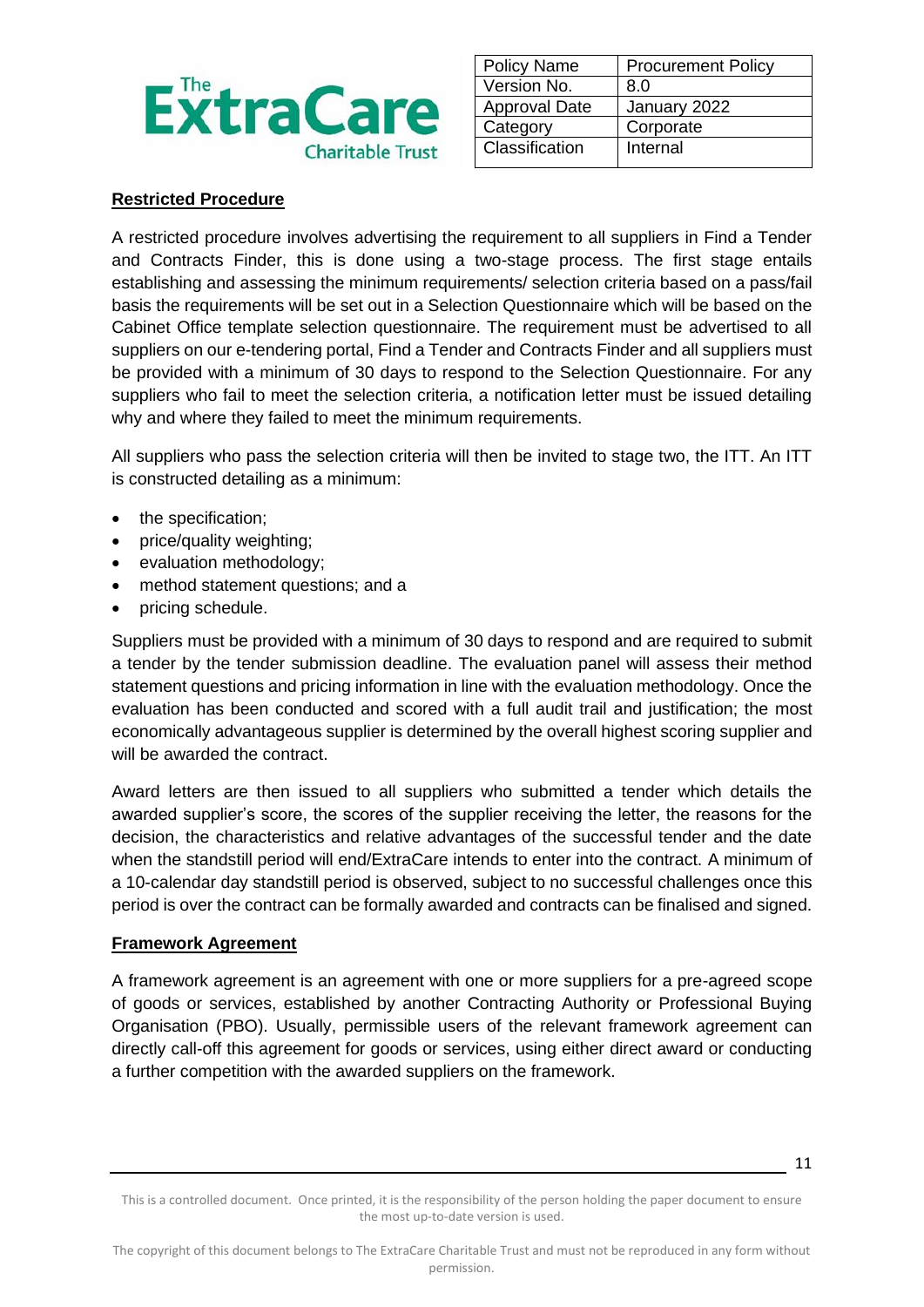

| <b>Policy Name</b>   | <b>Procurement Policy</b> |
|----------------------|---------------------------|
| Version No.          | 8.0                       |
| <b>Approval Date</b> | January 2022              |
| Category             | Corporate                 |
| Classification       | Internal                  |

Any framework agreements authorised for use by a Contracting Authority (as defined by the PCR) can be utilised by The ExtraCare Charitable Trust and can include frameworks from PBOs such as:

- [Crown Commercial Services \(CCS\);](https://www.crowncommercial.gov.uk/agreements)
- Eastern Shires Purchasing Organisation (ESPO):
- [NHS Shared Business Services \(NHS SBS\);](https://www.sbs.nhs.uk/proc-framework-agreements-support#Framework%20Agreements)
- Procurement for Housing (PfH):
- [The University Caterers Organisation \(TUCO\);](https://www.tuco.ac.uk/procurement/frameworks) and
- [Yorkshire Purchasing Organisation \(YPO\).](https://www.ypo.co.uk/frameworks-home)

Please note that if your requirement is for ExtraCare Retail Ltd or if you are unsure of ExtraCare's eligibility to utilise a particular framework, please seek further advice and guidance from the Procurement Team.

#### **Light Touch Procedure**

The light touch procedure is available for health, social, education and certain other service contracts as detailed within Schedule 3 of the PCR. The threshold for the light touch procedure is higher than the procurement threshold. For any requirements under this threshold, there is great flexibility in the procurement process, and this can be tailored so it is suitable to the supply market.

For any requirements above this threshold, the flexibility in the procurement process still remains, however there are additional requirements to advertise the requirement on our etendering portal, Find a Tender and Contracts Finder. ExtraCare can determine the structure of the procurement process as long as it is transparent, and bidders are treated equally. Timescales must be reasonable and proportionate.

Once the evaluation has been conducted and scored with a full audit trail and justification provided by the evaluation panel; the most economically advantageous supplier is determined and will be awarded the contract. Award letters are then issued to all suppliers who submitted a tender which details the awarded supplier's score, the scores of the supplier receiving the letter, the reasons for the decision, the characteristics and relative advantages of the successful tender and the date when the standstill period will end/ExtraCare intends to enter into the contract. A minimum of a 10-calendar day standstill period is observed as best practice, subject to no successful challenges once this period is over the contract can be formally awarded and contracts can be finalised and signed.

These are the main routes to market that are most commonly used for most above threshold requirements. There are 3 additional routes to market, these are used in unique circumstances as detailed below:

<sup>12</sup>

This is a controlled document. Once printed, it is the responsibility of the person holding the paper document to ensure the most up-to-date version is used.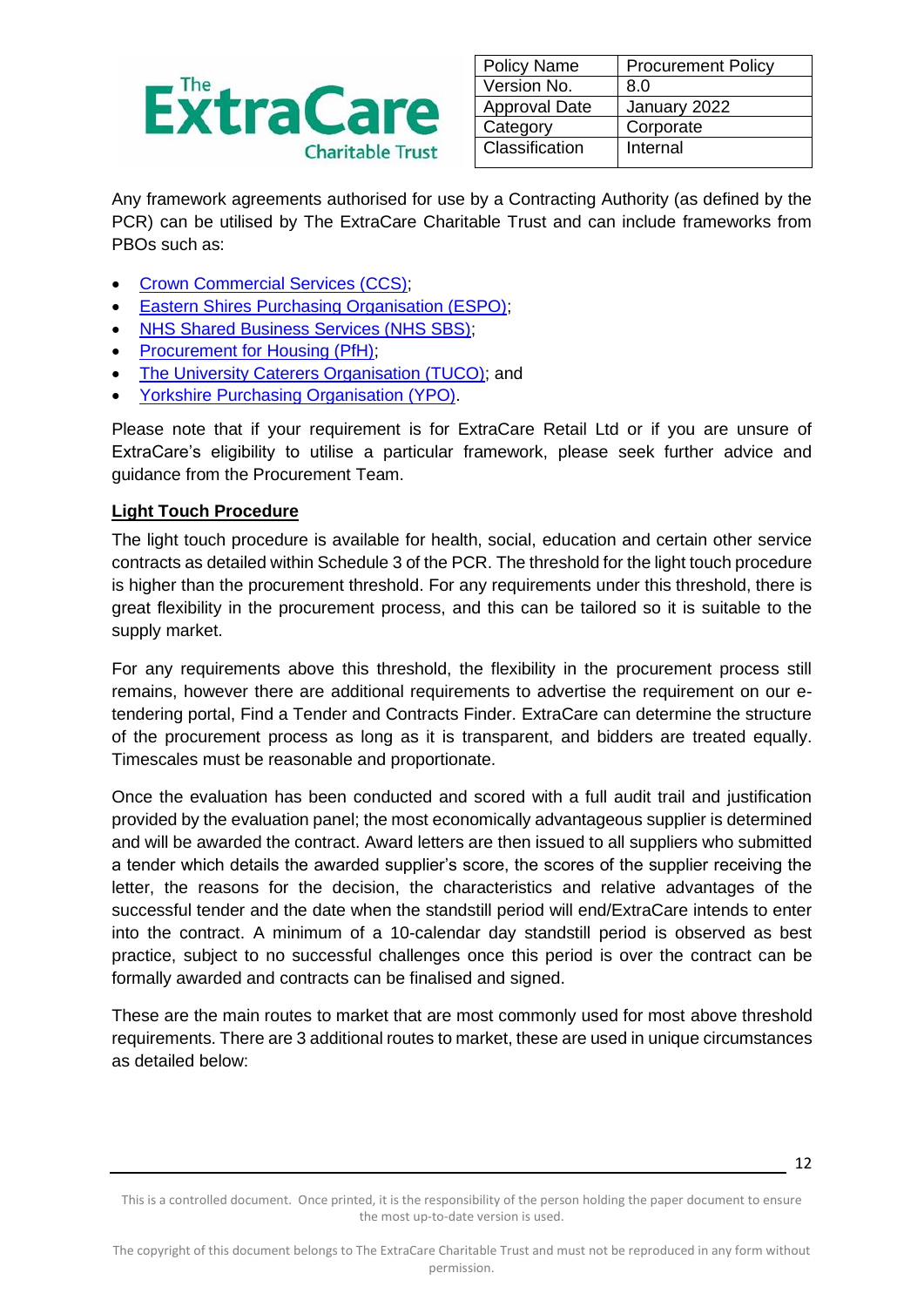

| <b>Policy Name</b>   | <b>Procurement Policy</b> |
|----------------------|---------------------------|
| Version No.          | 8.0                       |
| <b>Approval Date</b> | January 2022              |
| Category             | Corporate                 |
| Classification       | Internal                  |
|                      |                           |

#### **Innovation Partnership**

An innovation partnership procedure is commonly used for the development of an innovative product or service that cannot be already met by a supplier in the market. Suppliers are invited to participate and complete the minimum requirements/ selection criteria. A minimum of 3 suppliers must then be invited to submit their proposals.

These proposals are developed with the suppliers using a number of successive stages and reduced to establish a final requirement. An ITT is developed detailing the final minimum requirement and award criteria and suppliers are invited to submit their tender submissions.

Once the evaluation has been conducted and scored with a full audit trail and justification; the supplier who submits the most economically advantageous tender is determined and will be awarded the contract

#### **Competitive Dialogue**

A competitive dialogue procedure is advertised in Find a Tender and Contracts Finder and involves establishing an initial set of requirements, suppliers are then invited to review the requirements and complete the minimum requirements/selection criteria stage based on a pass/fail basis.

All suppliers who pass the selection criteria, will be invited to the Invitation to Participate in Dialogue stage, where dialogue will commence with suppliers to develop all aspects of the requirement and finalising submissions. Once dialogue is completed, suppliers are invited to submit final tenders and the supplier who submitted the most economically advantageous tender is determined and will be awarded the contract.

This process is commonly used for highly complex and risky requirements, where suppliers are required to have significant input in the final requirement. This procurement process can be lengthy depending on the complexity, number of bidders and level of dialogue required.

#### **Competitive Procedure with Negotiation**

A competitive procedure with negotiation is advertised in Find a Tender and Contracts Finder and involves establishing and assessing the minimum requirements and selection criteria based on a pass/fail basis. All suppliers who pass the selection criteria, will be invited to the Invitation to Negotiate stage.

Once submissions have been received and the initial evaluation has been conducted, any clarifications or negotiations can commence with all suppliers on an equal basis. When any negotiations have been completed, suppliers must be invited to re-submit any new or revised tender submissions.

The final stage of evaluation will be conducted to identify the supplier who submitted the most economically advantageous tender to be awarded the contract. This process is commonly

This is a controlled document. Once printed, it is the responsibility of the person holding the paper document to ensure the most up-to-date version is used.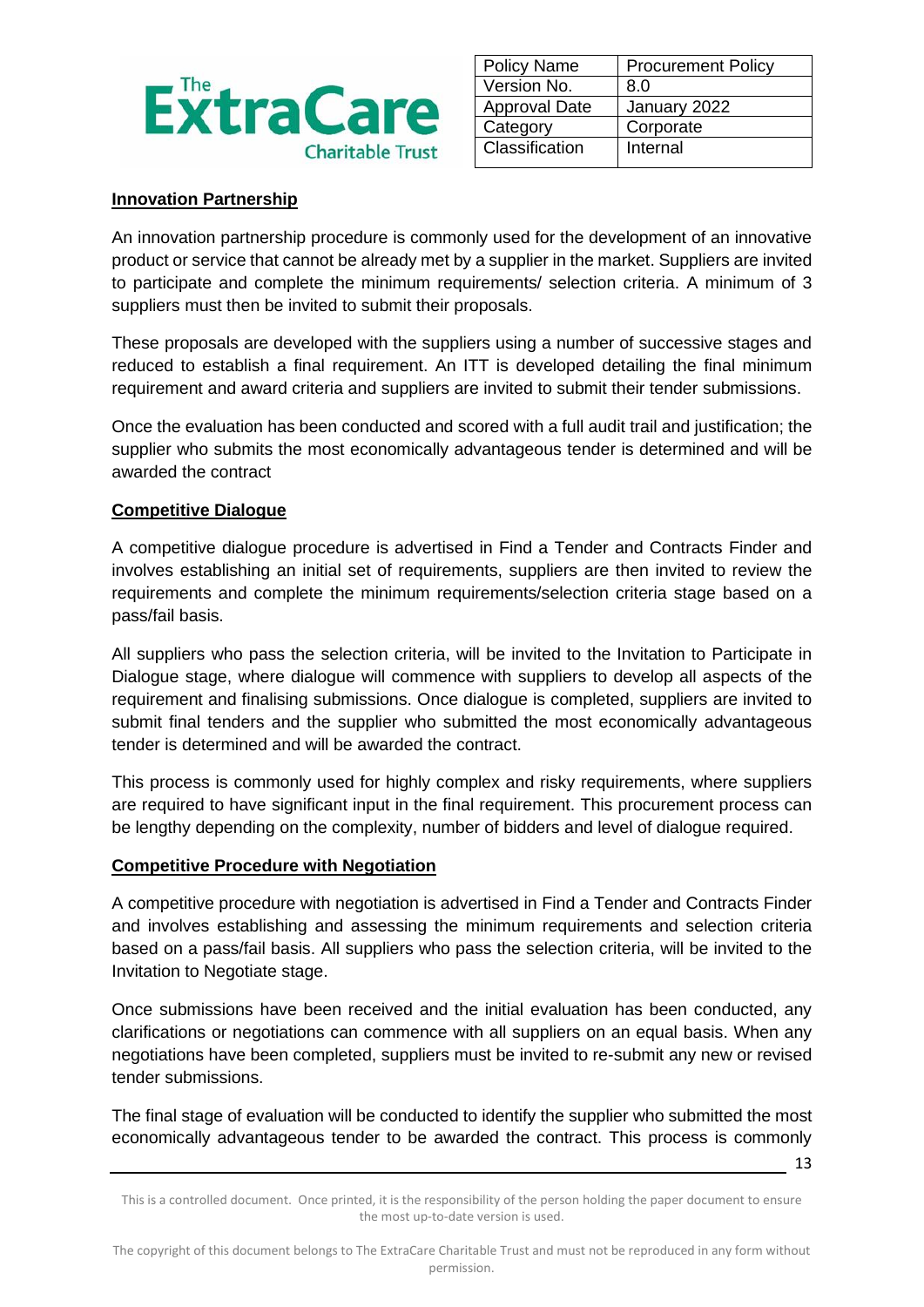

| <b>Policy Name</b>   | <b>Procurement Policy</b> |
|----------------------|---------------------------|
| Version No.          | 8.0                       |
| <b>Approval Date</b> | January 2022              |
| Category             | Corporate                 |
| Classification       | Internal                  |
|                      |                           |

used for requirements which require adaptation or design input from the suppliers. This procurement process can be lengthy depending on the complexity, number of bidders and level of negotiation required.

### **8.6 Section 20 and resident consultations**

Section 20 of the Landlord and Tenant Act 1985 outlines that ExtraCare can recharge the costs of services to residents by way of a variable service charge. For qualifying works, the charge is over £250 per resident or a qualifying long term agreement of over 12 months is entered into by ExtraCare which will result a charge to residents of over £100 per annum (or any one resident a charge of over £250), ExtraCare are required to consult residents in relation to the procurement process which will result in these charges. If section 20 may apply, the contract owner must consult the Procurement Team and the Legal Manager to confirm whether this is the case.

The Section 20 process consists of two initial stages with a third stage required if applicable. The first stage consists of informing residents of our intentions and making specification documents available to residents to view should they wish to. Residents have 30 days to respond to this consultation. The Procurement team will work with the contract owner to draft letters to residents and review the documentation to be shared with residents.

The contract owner should then, in conjunction with relevant stakeholders, determine how this process should be conducted and agree the most effective way to inform and engage residents and tenants and share the letter and documentation with residents via the agreed method. The contract owner must then collate and respond to any feedback received from residents and ensure this feedback is considered as part of the procurement process.

The second stage of the process requires ExtraCare to inform residents of the tenderer(s) that ExtraCare is intending to award along with the merits of their bid. The Procurement Team will work with the contract owner to draft letters to residents and review the documentation to be shared with residents. The contract owner must then share the letter and documentation with residents via the agreed method and collate and respond to any feedback received from residents. Residents have 30 days to respond to this consultation.

The final stage is only applicable where the tenderer(s) that ExtraCare intend to award are not the cheapest supplier based on the pricing evaluation, detailing the merits of the tenderer(s) bid(s). The Procurement Team will work with the contract owner to draft letters to residents and review the documentation to be shared with residents. The contract owner must then share the letter and documentation with residents via the agreed method and collate and respond to any feedback received from residents. Residents have 30 days to respond to this consultation.

<sup>14</sup>

This is a controlled document. Once printed, it is the responsibility of the person holding the paper document to ensure the most up-to-date version is used.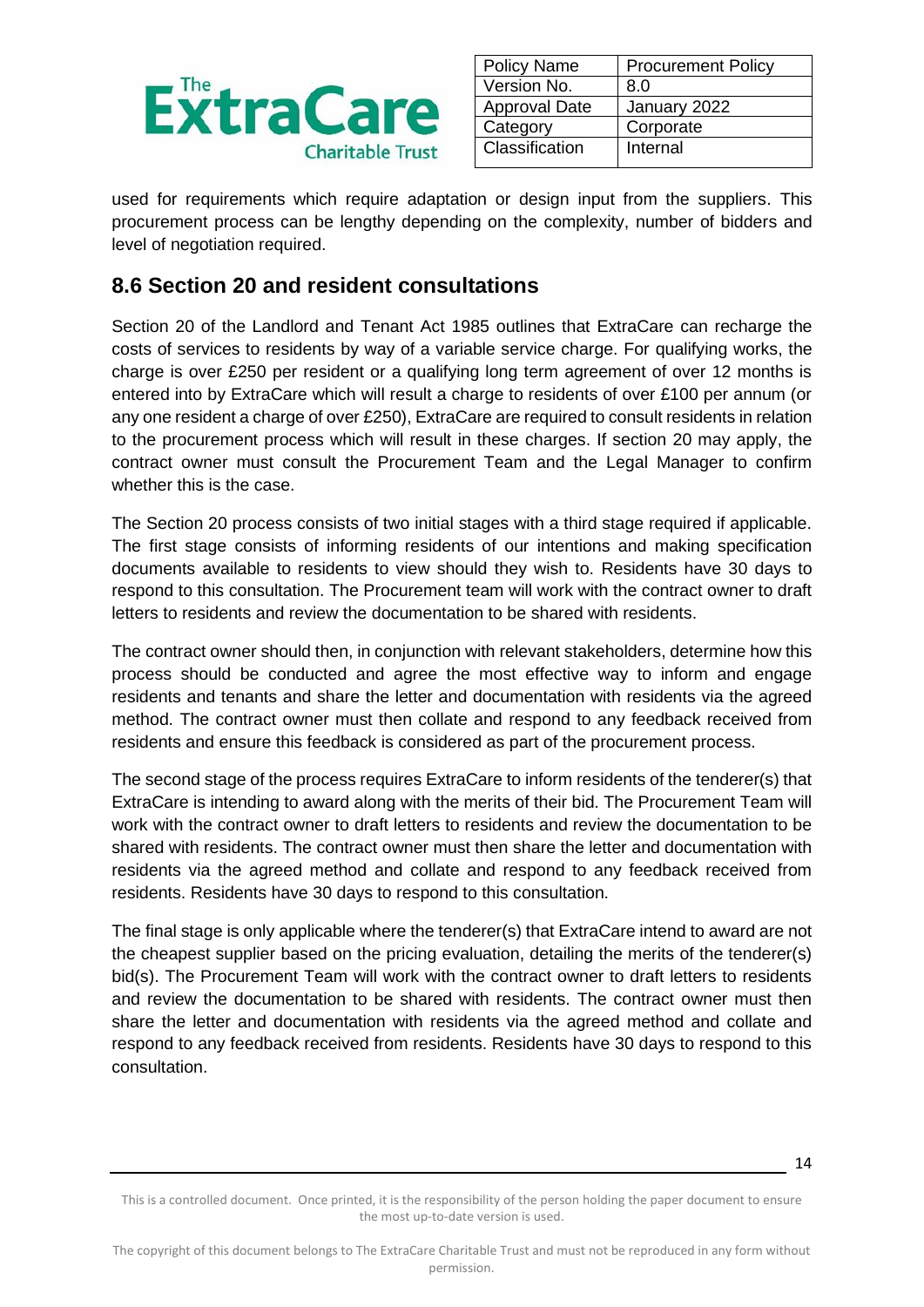

| <b>Policy Name</b>   | <b>Procurement Policy</b> |
|----------------------|---------------------------|
| Version No.          | 8.0                       |
| <b>Approval Date</b> | January 2022              |
| Category             | Corporate                 |
| Classification       | Internal                  |
|                      |                           |

### **8.7 Extensions**

It is best practice from a procurement perspective to include any optional extensions within a contract when it is established (first agreed). Any extension to the provision of goods or services with a supplier should be reviewed 3 - 6 months in advance of the contract end date by the contract owner (unless the notice period in the contract requires a longer period). Any optional contract extensions should be included when a contract when it is established.

The contract owner is responsible for ensuring the contract extension is in compliance with the PCR (regulation 72), continues to achieve Value for Money and obtaining confirmation from the supplier that the extension will remain under the existing terms and conditions of the contract and is the best course of action.

It is not possible to extend a contract where an optional extension was not agreed when the contract was established and any attempt to extend a contract after commencement will be determined to be non-compliant. If there are exceptional circumstances in which a requirement needs to continue following the expiry of a contract term that has no further extension options available, a waiver must be sought for this. It is important to note that poor planning for a new procurement process will not be deemed an acceptable reason for a waiver.

- Further information on general procurement principles can be found in Work Instruction 1 – General Principles. Further information on the process for requirements between £1,000 and £5,000 can be found in Work Instruction 2 – Two Quote Process.
- Further information on the process for requirements more than £5,000 and less than £50,000 can be found in Work Instruction 3 – Three Quote Process.
- Further information on the process for requirements over £50,000 can be found in Work Instruction 4 - Tenders.
- Further information on the process for waivers can be found in Work Instruction 5 Waivers.

It is also important to ensure that any spend approvals are obtained in accordance with the financial limits in the Financial Regulations.

# **8.8 Capital Expenditure (Building Projects/Works)**

All building projects with a contract value of £4,733,252 or more should use a compliant framework or conduct a full tender process compliant with the PCR.

The Executive Director of Development, Sales and Procurement is responsible for ensuring that, for any capital building project above £1,000,000, an appraisal is approved by the Board prior to any commitment to expenditure being incurred. Expenditure is then only to be incurred in line with the authorised document (and delegated powers), which will include a full and detailed financial appraisal in a format that the Board has agreed. All supporting documentation is to be retained.

This is a controlled document. Once printed, it is the responsibility of the person holding the paper document to ensure the most up-to-date version is used.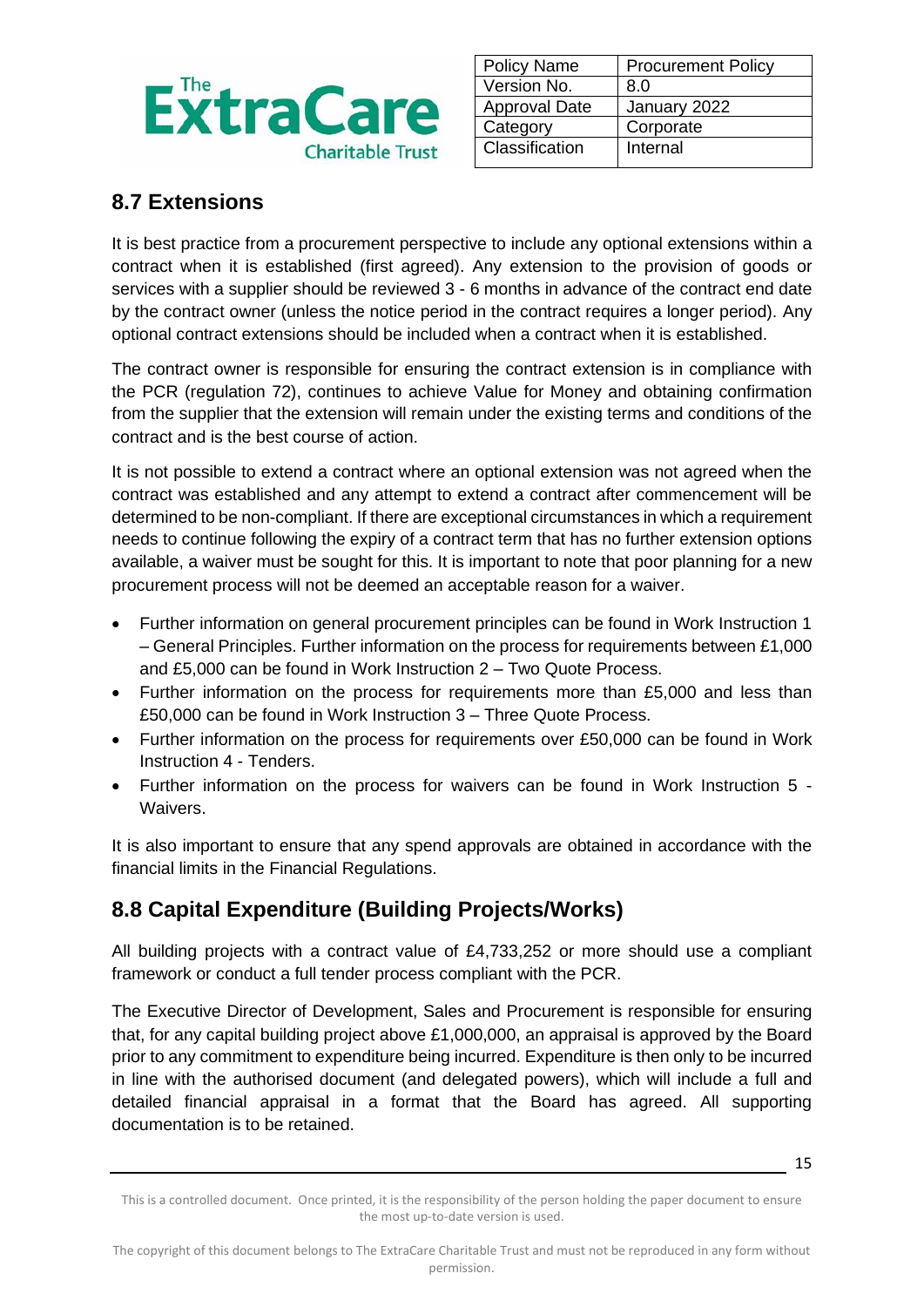

| <b>Policy Name</b>   | <b>Procurement Policy</b> |
|----------------------|---------------------------|
| Version No.          | 8.0                       |
| <b>Approval Date</b> | January 2022              |
| Category             | Corporate                 |
| Classification       | Internal                  |
|                      |                           |

### **8.9 Supplier set up process**

A Supplier set up Form (found on SharePoint) must be completed for all new suppliers. The contract owner must ensure that all areas of the forms have been completed and all information requested has been obtained from the supplier. The information requested for the Supplier set up form is:

#### **IR35**

Before awarding a contract, it is important to understand whether or not the awarded supplier will fall under IR35. IR35 rules are applicable for all contractors who are supplying services through a personal service company or partnership.

IR35 rules ensure that individuals who are contracted to provide a service to us have the correct statutory deductions made, determining whether they are working as an 'employee'(on payroll working) or a 'contractor' (off payroll working). ExtraCare is responsible for determining whether or not IR35 rules apply.

A supplier who is awarded a contract through a tender process should be assessed through the IR35 and CEST (Check Employment Status for Tax) assessment process to ascertain whether they are to be paid on or off payroll.

The contract owner must liaise with the payroll team to determine this and inform the procurement team to ensure the tender and supplier set up processes are managed correctly. Further guidance on IR35 can be found within the Off Payroll Working (IR35) Policy. Please refer to Work Instructions 2 and 3 for further information on the process.

#### **Bank Details**

Supplier bank details must be provided on a supplier letterhead. Bank details without a letterhead cannot be accepted for the supplier set up process.

#### **Insurance**

The ExtraCare standard insurance levels are £10m Public Liability, £10m Employers Liability, £10m Product Liability and £5m Professional Indemnity).

For any procurement process chosen, the contract owner must consider the most appropriate insurance levels for that contract based on risk, value or any other factor deemed relevant by the contract owner. Further advice can be sought from ExtraCare's insurance broker or legal advice on this matter.

Proof that the supplier insurances meet the requested levels must be provided at the supplier set up stage. Supplier set up forms submitted without the correct insurance levels cannot be accepted for the supplier set up process.

This is a controlled document. Once printed, it is the responsibility of the person holding the paper document to ensure the most up-to-date version is used.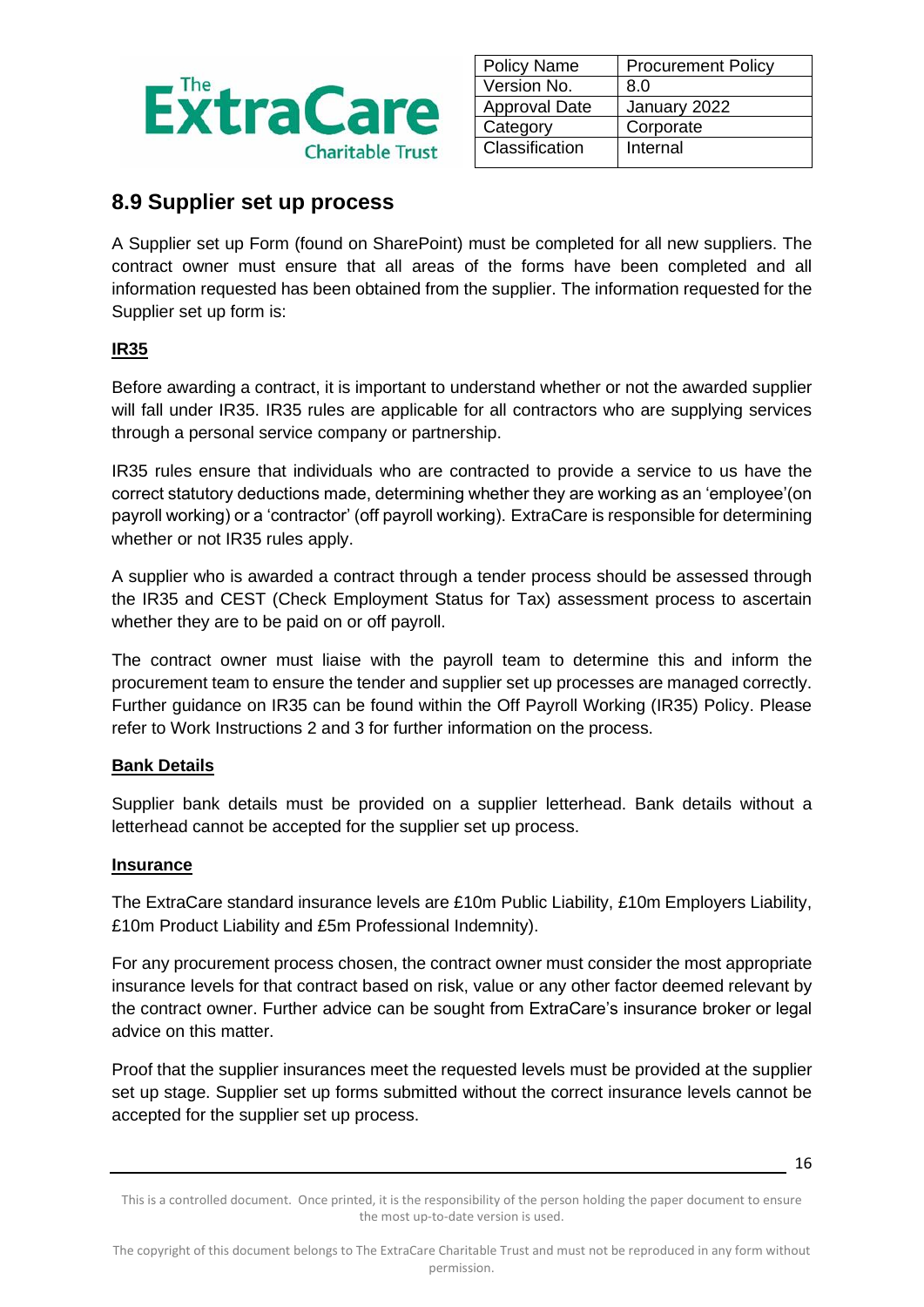

| <b>Procurement Policy</b> |
|---------------------------|
| 8.0                       |
| January 2022              |
| Corporate                 |
| Internal                  |
|                           |

#### **Due Diligence Forms**

A Due Diligence Form (found on SharePoint) must also be submitted as part of the supplier set up process. The supplier set up form captures information on the following areas:

- Supplier declarations of interest;
- Modern slavery declaration;
- Tax evasion declaration;
- Equality and diversity declaration; and
- GDPR compliance declaration.

#### **Proof of Competition**

All supplier set up forms must be submitted with either proof of the relevant competitive process having taken place (e.g. two quotes, three quotes or a tender) or a waiver. Supplier set up forms that are not accompanied by a proof of competition or a waiver form will be rejected.

This is a controlled document. Once printed, it is the responsibility of the person holding the paper document to ensure the most up-to-date version is used.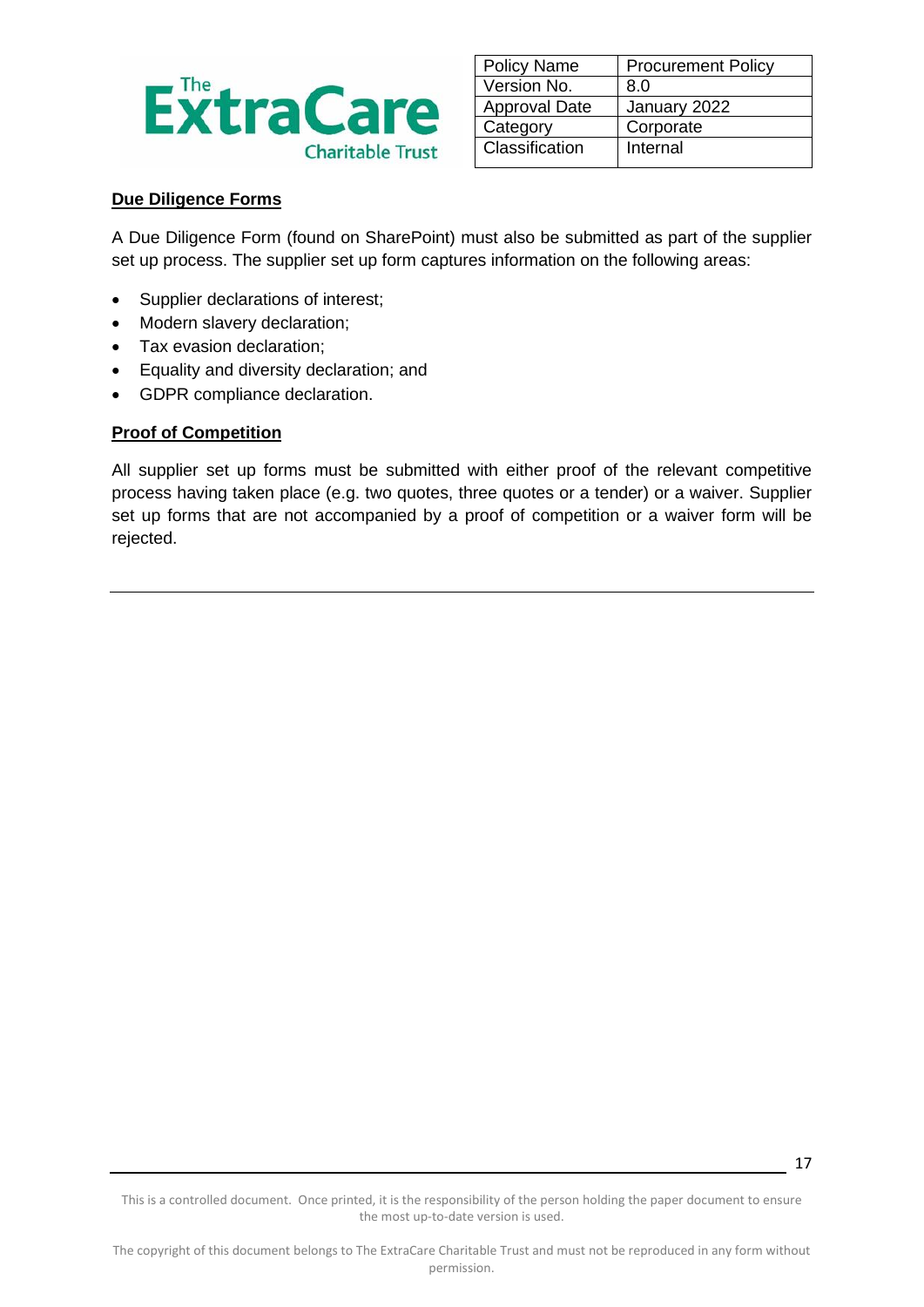

| <b>Policy Name</b>   | <b>Procurement Policy</b> |
|----------------------|---------------------------|
| Version No.          | 8.0                       |
| <b>Approval Date</b> | January 2022              |
| Category             | Corporate                 |
| Classification       | Internal                  |
|                      |                           |

# **9. Other Relevant ExtraCare Policies & Documents**

| General                                          | <b>Anti-Bribery Policy</b><br>$\bullet$<br><b>Anti-Fraud Policy</b><br>$\bullet$<br><b>Conflict of Interests Policy</b><br>$\bullet$<br><b>Environmental Policy</b><br>$\bullet$<br><b>Equality &amp; Diversity Policy</b><br>$\bullet$<br><b>Financial Regulations</b><br>$\bullet$<br><b>Gifts &amp; Hospitality Policy</b><br>$\bullet$<br><b>Risk Management Policy</b><br>$\bullet$<br>Simple Procurement Guide<br>$\bullet$<br><b>Whistleblowing Policy</b><br>$\bullet$                     |
|--------------------------------------------------|----------------------------------------------------------------------------------------------------------------------------------------------------------------------------------------------------------------------------------------------------------------------------------------------------------------------------------------------------------------------------------------------------------------------------------------------------------------------------------------------------|
| <b>Related Policies</b>                          | <b>Board Assurance Framework</b><br>$\bullet$<br><b>Contract Management Policy</b><br>٠<br>Contract Register & Contract Register Update Form<br>$\bullet$<br><b>Disciplinary Policy</b><br>$\bullet$<br><b>Procurement Dashboard</b>                                                                                                                                                                                                                                                               |
| Work<br>Instructions/Supporting<br>documentation | Work Instruction 1 – Procurement: General Principles<br>$\bullet$<br>Work Instruction 2 - Two Quote Process<br>$\bullet$<br>Work Instruction 3 – Three Quote Process<br>$\bullet$<br>Work Instruction 4 - Tender Process<br>$\bullet$<br>Work Instruction 5 – Waiver Process<br>$\bullet$<br>Due Diligence Form<br>$\bullet$<br>Procurement at a Glance Guide<br>$\bullet$<br><b>Request for Quote</b><br>$\bullet$<br>Supplier set up Form<br><b>Tender Initiation Form</b><br><b>Waiver form</b> |